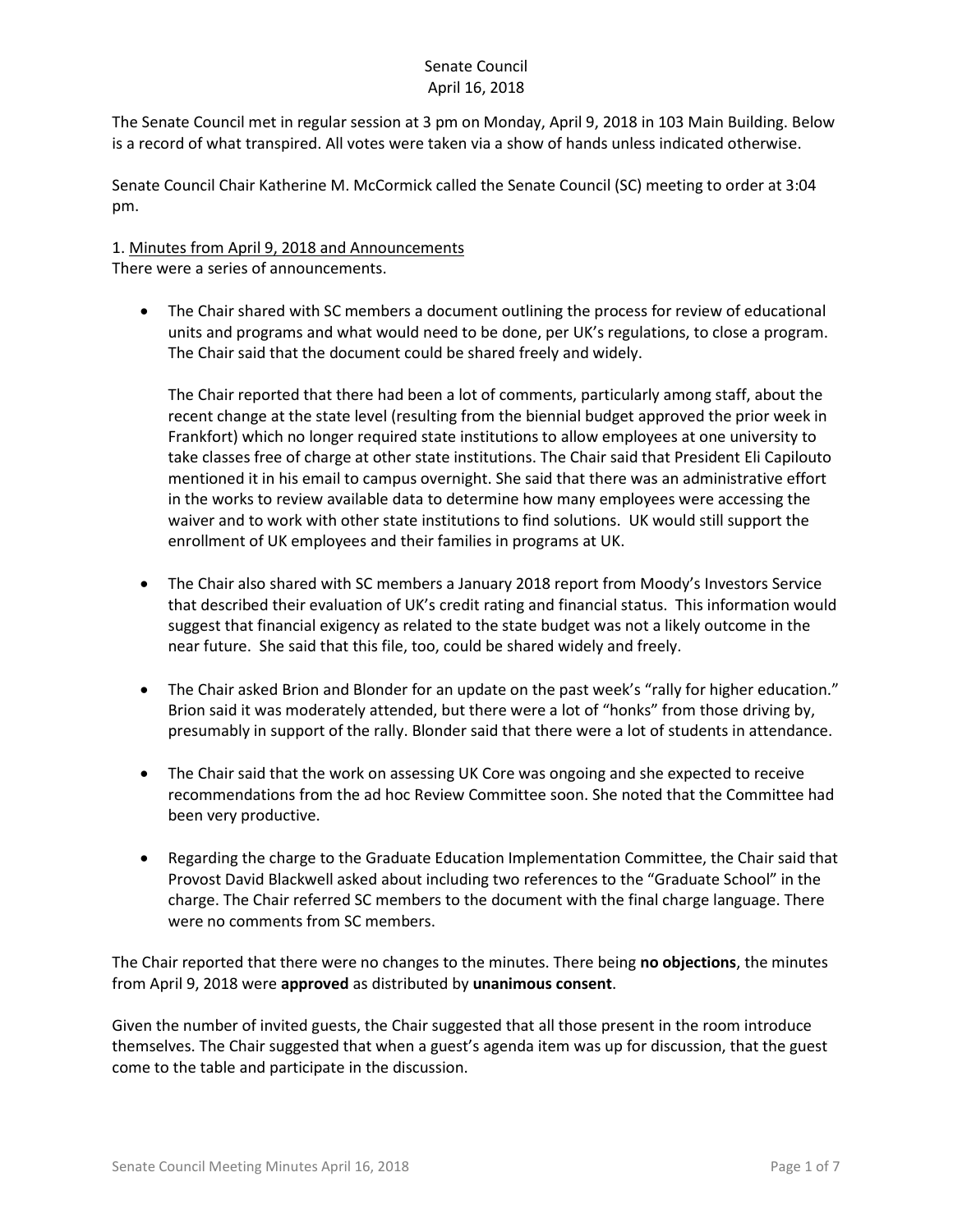The Chair said that unless anyone objected, presenters would serve as acting chair for purposes of answering questions of fact only. There were no objections from SC members.

## 2. Old Business

a. Senate's Academic Programs Committee (SAPC) – Margaret Schroeder, Chair

i. Proposed New PhD in Forest and Natural Resource Sciences [pending receipt of SAPC documentation] Schroeder, chair of the Senate's Academic Programs Committee (SAPC), explained the proposal. She also noted that Office of Strategic Planning and Institutional Effectiveness (OSPIE) was now able to provide program proposers with an infographic that displays national trends in degrees awarded by program for individual new degree programs.

There were a handful of factual questions from SC members. There was some confusion about how many students would be enrolled and when; Schroeder indicated that budget- and enrollment-related information needed to be updated and the updates would be done overnight so the proposal could continue to the University Senate. Schroeder said that the **motion** from the SAPC was a recommendation that the University Senate approve, for submission to the Board of Trustees, through the President, the establishment of a new PhD degree: Forest and Natural Resource Sciences, in the Department of Forestry and Natural Resources within the College of Agriculture, Food and Environment. Because the motion came from committee, no **second** was necessary. There was no debate on the proposal. A **vote** was taken and the motion **passed** with none opposed.

#### b. Senate's Admissions and Academic Standards Committee (SAASC) – Herman Farrell, Chair i. Proposed Change to Master of Public Policy

Guest Herman Farrell, chair of the Senate's Admissions and Academic Standards Committee (SAASC), explained the proposal, noting that it was returning to SC with notes from both Graduate School Dean (interim) Brian Jackson and Assistant Provost for Strategic Planning and Institutional Effectiveness Annie Davis Weber stating that the difference in credit hours for the new executive track did not violate any Graduate School rule or Council on Postsecondary Education (CPE) rule. There were no questions of fact from SC members. The **motion** from the SAASC was a recommendation to approve the proposal from the Martin School of Public Policy and Administration involving a change in the Master of Public Policy (MPP). Because the motion came from committee, no **second** was necessary.

There was extensive debate about the examples of degree programs that individually are comprised of different credit hours, which was included in the note from Dean Jackson. Some SC members expressed concern that the differing credit hours implied that the students in the executive track would be receivingcredit for experiential education, which was prohibited by the Graduate School. Others spoke in favor of the proposal, noting that the proposers had done exactly as SC requested [solicited documentation to confirm the proposal did not violate Graduate School or CPE rules].

As discussion wound down, a **vote** was taken and the motion **passed** with two opposed.

c. Reaction to and Action on Recommendations from Blue Ribbon Committee on Graduate Education The Chair reminded SC members that this particular agenda item had been an "Old Business" item for a few weeks. She said she brought this back to the SC in case there were any comments that SC members wanted to make on the record before moving forward with the Graduate Education Implementation Committee (GEIC). Schroeder said it was important that there be a focus on interdisciplinary activities, noting that it was likely hidden within the existing charge to the GEIC. She suggested that the GEIC develop strategies for implementing interdisciplinary programs; currently, such activities are greatly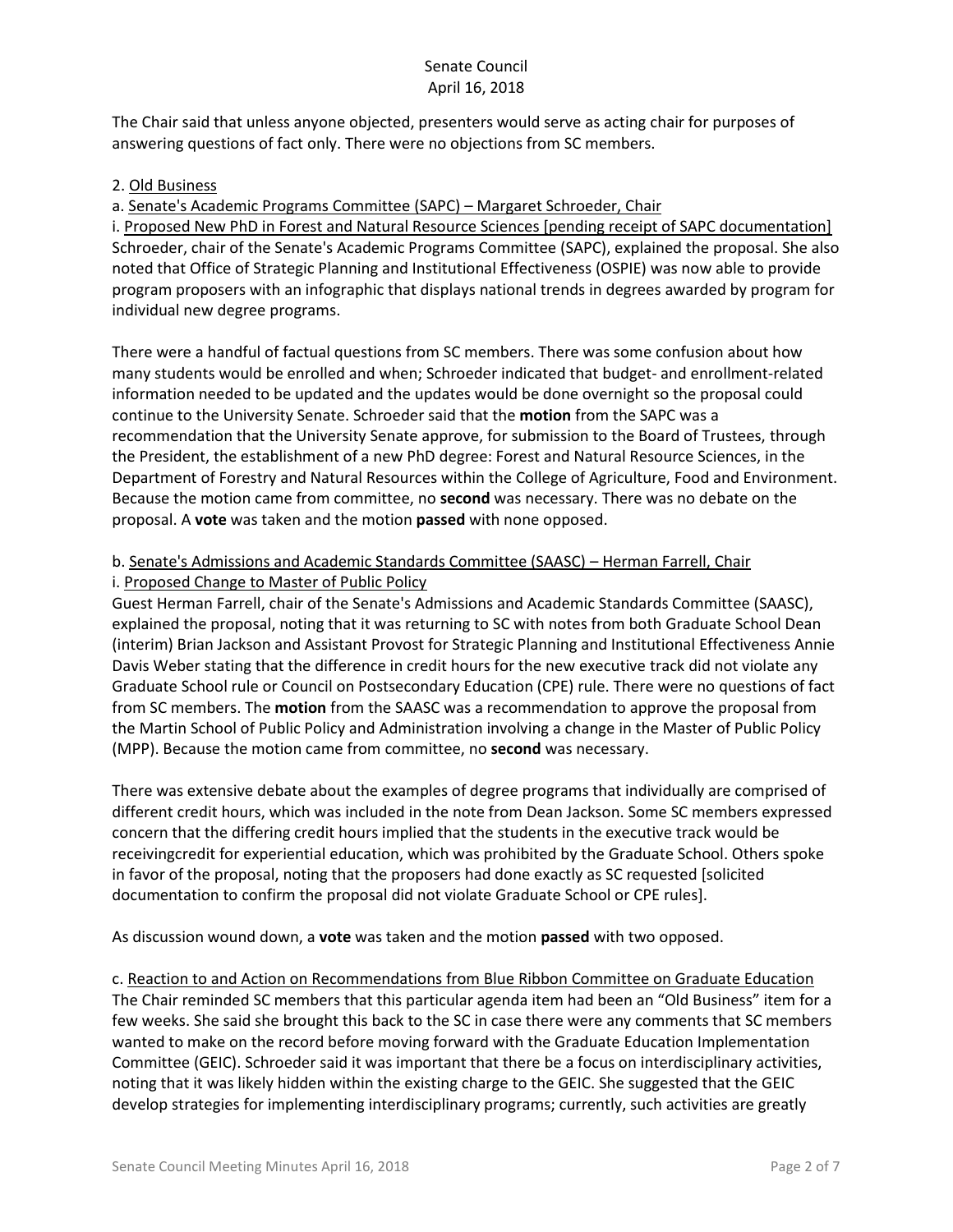stymied by the current lack of a structure to help nurture interdisciplinary activities. Other SC members agreed with this assessment and there were no additional comments.

## d. Senate Meeting Roundtable (March 19 Senate Meeting)

None of the SC members present offered a comment about the most recent Senate meeting.

#### 3. Degree Recipients

## a. May 2018 In Memoriam Degree Recipients

i. College of Engineering Student GR-90

Guest Kim Anderson (EN/Chemical and Materials Engineering, associate dean for administrative and academic affairs) explained the request for Student GR-90. Grossman **moved** that the elected faculty members of SC approve College of Engineering student (GR-90) as the recipient of an In Memoriam honorary degree, for submission through the President to the Board of Trustees. Tagavi **seconded**. There was no discussion. A **vote** was taken and the motion **passed** with none opposed.

## ii. College of Engineering Student TM-15

Anderson explained the request for Student TM-15. Brion **moved** that the elected faculty members of SC approve College of Engineering student (TM-15) as the recipient of an In Memoriam honorary degree, for submission through the President to the Board of Trustees. Tagavi **seconded**. There was no discussion. A **vote** was taken and the motion **passed** with none opposed.

#### b. May 2018 Degree List

The Chair reminded SC members that the list had been sent via email and solicited a motion for approval. Blonder **moved** that the elected faculty members of SC approve UK's May 2018 list of candidates for credentials, for submission through the President to the Board of Trustees. Bird-Pollan **seconded**. A **vote** was taken and the motion **passed** with none opposed.

#### c. Early August 2018 Degree List

Bird-Pollan **moved** that the elected faculty members of SC approve UK's May 2018 list of candidates for credentials, for submission through the President to the Board of Trustees. Schroeder **seconded**. A **vote** was taken and the motion **passed** with none opposed.

The Chair said that unless anyone objected, the next presenter would serve as acting chair for purposes of answering questions of fact only. There were no objections from SC members. The Chair offered a suggestion to bundle the Engineering proposals and Cross [parliamentarian] said it was a reasonable procedure. Cross added that it would be a motion to approve the proposals "en masse" but a motion could subsequently be moved to separate them if one proposal was not ready for approval. With Farrell's agreement, Cross **moved** to approve the Engineering proposals en masse. Brion **seconded**. Tagavi expressed concern that the proposals were not sufficiently identical to be bundled together. After additional discussion, Cross **withdrew** his **motion** and Brion **withdrew** her **second**.

# 4. Committee Reports

a. Senate's Admissions and Academic Standards Committee (SAASC) – Herman Farrell, Chair i. Proposed Changes to BSMAE Materials Engineering **[pending receipt of SAASC documentation**] Farrell explained the proposal and noted that a revised proposal had already been sent to the SC office to correct the degree designation. There were no factual questions from SC members. Farrell said that the **motion** from the SAASC was a recommendation to approve the proposal from the College of Engineering, Department of Chemical and Materials Engineering (BSMAE Materials Engineering) to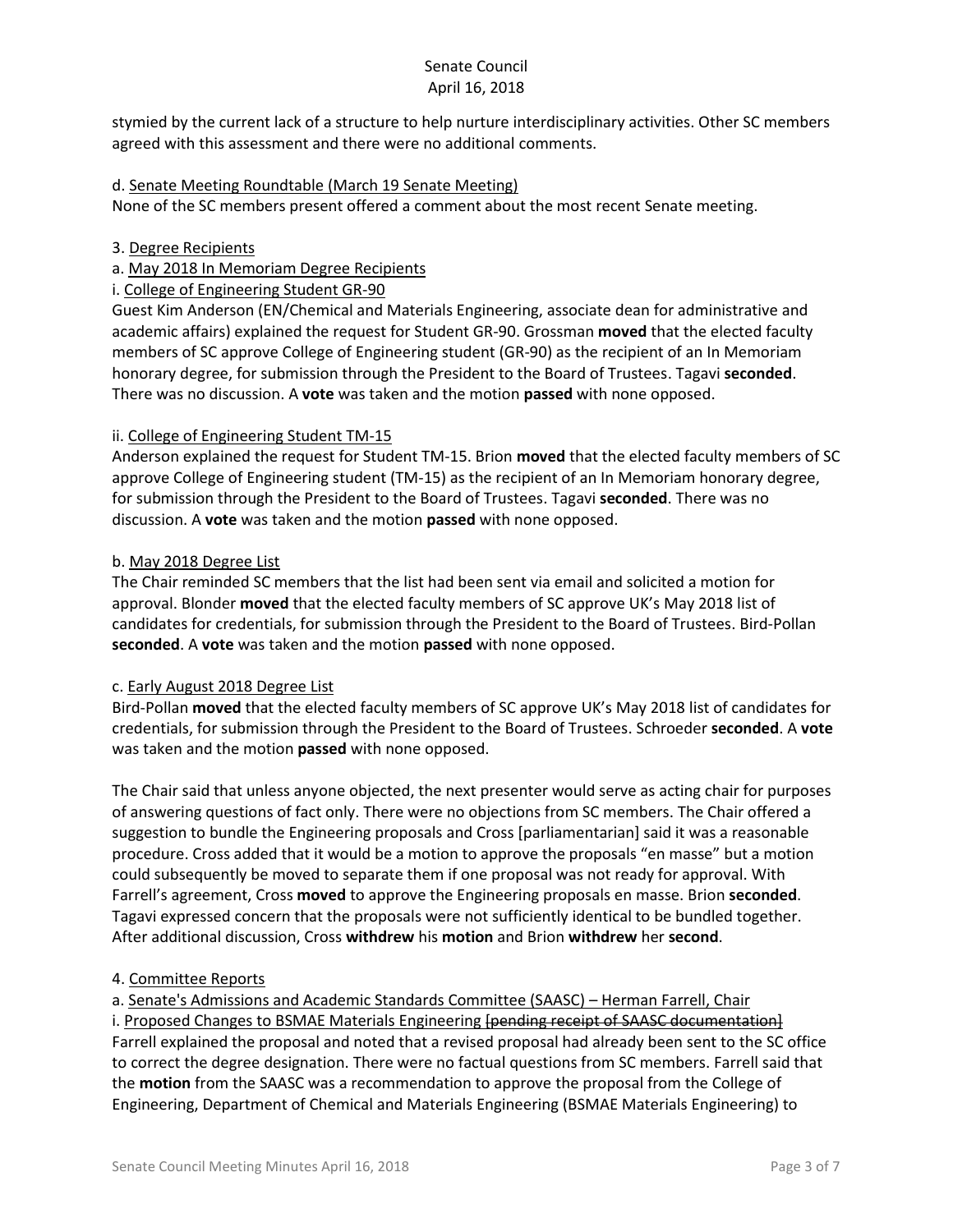change credit hours to 128. Because the motion came from committee, no **second** was necessary. There was no debate. A **vote** was taken and the motion **passed** with none opposed.

ii. Proposed Changes to BSMIE Mining Engineering [pending receipt of SAASC documentation] Farrell explained the proposal, noting that a revised proposal with corrected degree designation had already been sent to the SC office. There were no factual questions from SC members. Farrell said that the **motion** from the SAASC was a recommendation to approve the proposal from the College of Engineering, Department of Mining Engineering (BSMIE Mining Engineering) to change the required credit hours to 128. Because the motion came from committee, no **second** was necessary. There was no debate on the proposal. A **vote** was taken and the motion **passed** with none opposed.

# iii. Proposed Changes to BSCHE Chemical Engineering [pending receipt of SAASC documentation]

Farrell explained the proposal, noting that a revised proposal with corrected degree designation had already been sent to the SC office. There were no factual questions from SC members. Farrell said that the **motion** from the SAASC was a recommendation to approve the proposal from the College of Engineering, Department of Mining Engineering (BSCHE Chemical Engineering) to change the required credit hours to 128. Because the motion came from committee, no **second** was necessary. There was no debate on the proposal. A **vote** was taken and the motion **passed** with none opposed.

iv. Proposed Changes to BSBN Biosystems Engineering [pending receipt of SAASC documentation] Farrell said the SAASC had not yet completed its review of the proposed changes to the BSBN Biosystems Engineering but anticipated that it would be ready to come to SC at its next meeting.

v. Proposed Changes to BSCOE Computer Engineering [pending receipt of SAASC documentation] Farrell explained the proposal, noting that a revised proposal with corrected degree designation had already been sent to the SC office. There were no factual questions from SC members. Farrell said that the **motion** from the SAASC was a recommendation to approve the proposal from the College of Engineering, Department of Electrical and Computer Engineering (BSCOE Computer Engineering) to change the required credit hours to 128. Because the motion came from committee, no **second** was necessary. There was no debate on the proposal. A **vote** was taken and the motion **passed** with none opposed.

# vi. Proposed Suspension of Admissions into Dual Degree Program: MS Physician Assistant Studies and PharmD [pending receipt of SAASC documentation]

Farrell explained the proposed suspension of admissions. Guest Carl Mattacola (HS/Rehabilitation Sciences, associate dean of academic and faculty affairs) was also present to answer questions. There were no factual questions from SC members. Farrell said that the **motion** from the SAASC was a recommendation to approve the proposal from the College of Health Sciences and College of Pharmacy involving the suspension of admissions to the PharmD/Master of Science in Physician Assistant Studies Dual Degree Program. Because the motion came from committee, no **second** was necessary. There was no debate on the proposal. A **vote** was taken and the motion **passed** with none opposed.

vii. Proposed Changes to College Medicine Grading System for MD Students (Proposed Changes to SR 5.1.2.3 ("Grading Systems," "College of Medicine"); SR 5.3.3.3.A ("Attendance and Academic Discipline in the Professional Colleges," "College of Medicine," "Assessment of Student Learning"); and SR 5.3.3.3.B ("Attendance and Academic Discipline in the Professional Colleges," "College of Medicine," "Promotion and Retention Criteria") [pending receipt of SAASC documentation]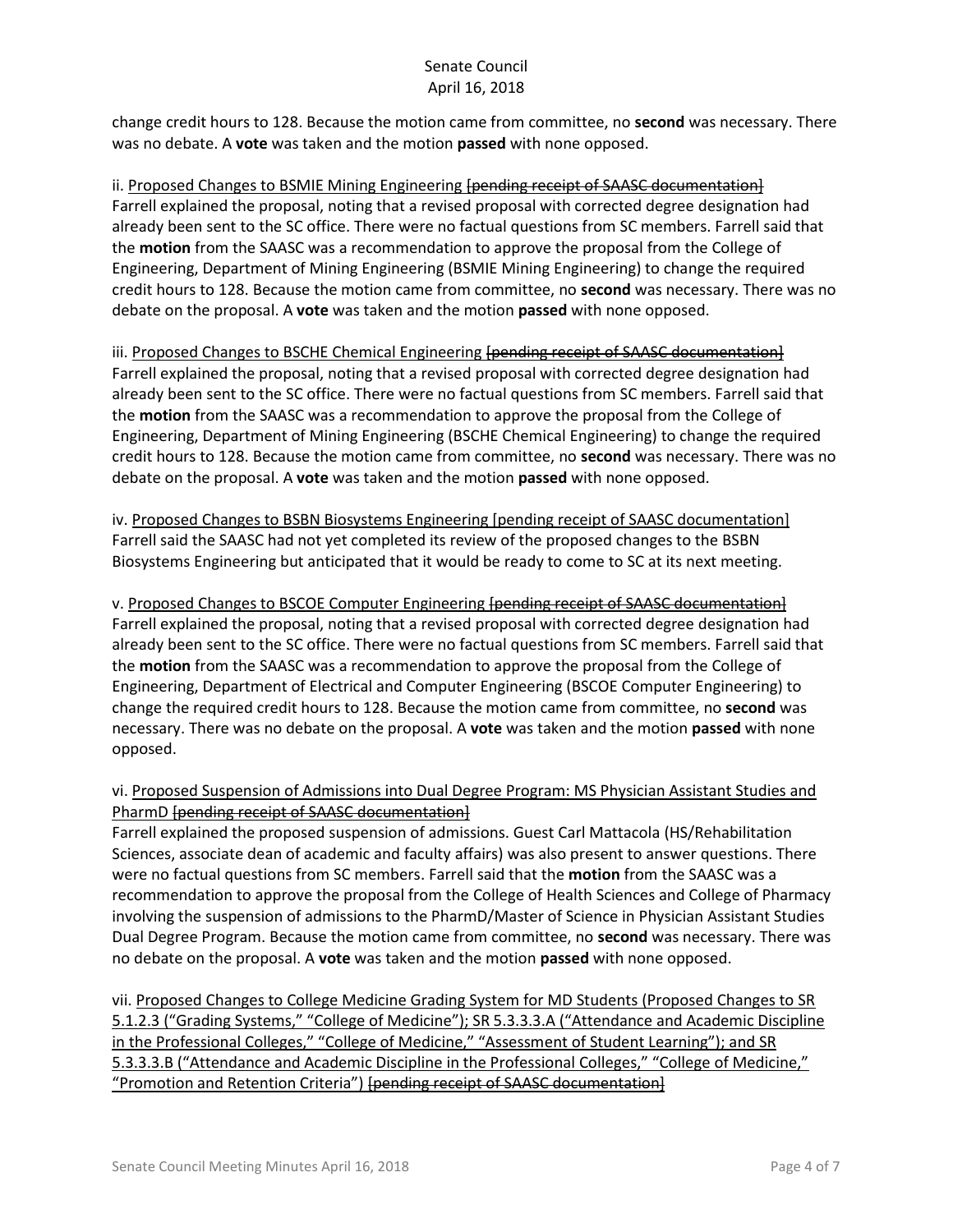Farrell explained the proposal. There were some questions from SC members. The **motion** from the SAASC was a recommendation to approve the proposal from the College of Medicine to change the grading system for the College of Medicine and *Senate Rules 5.1.2.3*, *5.3.3.3.A*, and *5.3.3.3.8*. Because the motion came from committee, no **second** was necessary. There was no debate on the proposal. A **vote** was taken and the motion **passed** with none opposed.

#### b. Senate's Academic Organization and Structure Committee (SAOSC) – Al Cross, Chair i. Proposed New Center for Innovation in Population Health

Cross, chair of the Senate's Academic Organization and Structure Committee (SAOSC), explained that the proposal was not quite ready for SC review. He explained that he intended to bring forward the SAOSC's motions, but asked that someone immediately move to defer action on the proposal until the next SC meeting. Cross said that the proposal needed to be revised to include a vote by the faculty council in the College of Health Sciences, clarification that the center will be an educational unit, information about the faculty who will be part of the proposed new Center as well as their FTEs, a letter of support from the Vice President for Research, a letter of feasibility from the Provost, and a change to the proposal to include a reference to approval by the Board of Trustees. Cross said the intent was to submit a revised proposal for SC review, but noted that placement on the day's agenda allowed SC members to identify any other issues with Dean Arnett's proposal.

SC members asked Guest Donna Arnett, dean of the College of Health Sciences, some questions about the proposal. Grossman asked for clarification regarding the differences between the two proposals for centers on the SC's agenda. Arnett and Nancy Schoenberg (ME/Behavioral Science), who was the contact person for a second center proposal, explained the differences between the two proposed new centers. Essentially, the centers would complement each other through multidisciplinary work, but Schoenberg's center would be community or clinically based, while Arnett's center would partner with industry and other agencies. Discussion continued.

When there were no further comments, Cross stated that the first **motion** from the SAOSC was a recommendation that the SC approve the proposal on its academic merits. Because the motion came from committee, no **second** was necessary. Blonder **moved** to defer consideration until the next SC meeting and Brion **seconded**. A **vote** was taken and the motion **passed** with none opposed.

Cross then explained that the second motion was a recommendation to endorse the proposal, based on its organizational and structural merit, as an MRDC. Because the motion came from committee, no **second** was necessary. Blonder **moved** to defer consideration until the next SC meeting and Bird-Pollan **seconded**. A **vote** was taken and the motion **passed** with none opposed.

# ii. Proposed New Center for Health Equity Transformation

Cross explained the proposal. There were no factual questions from SC members. Schroeder complimented Schoenberg on the proposal, stating that it was very well organized; Schroeder said she appreciated the proposal's structure, objectives, priorities, etc. and thanked Schoenberg for all her hard work. Cross said that the first **motion** from the SAOSC was a recommendation to approve the proposal on its academic merits. Because the motion came from committee, no **second** was necessary. There was no debate on the proposal. A **vote** was taken and the motion **passed** with none opposed.

Cross said that the second motion from the SAOSC was a recommendation to endorse the proposal on its organizational and structural merit, as a multidisciplinary research center. Because the motion came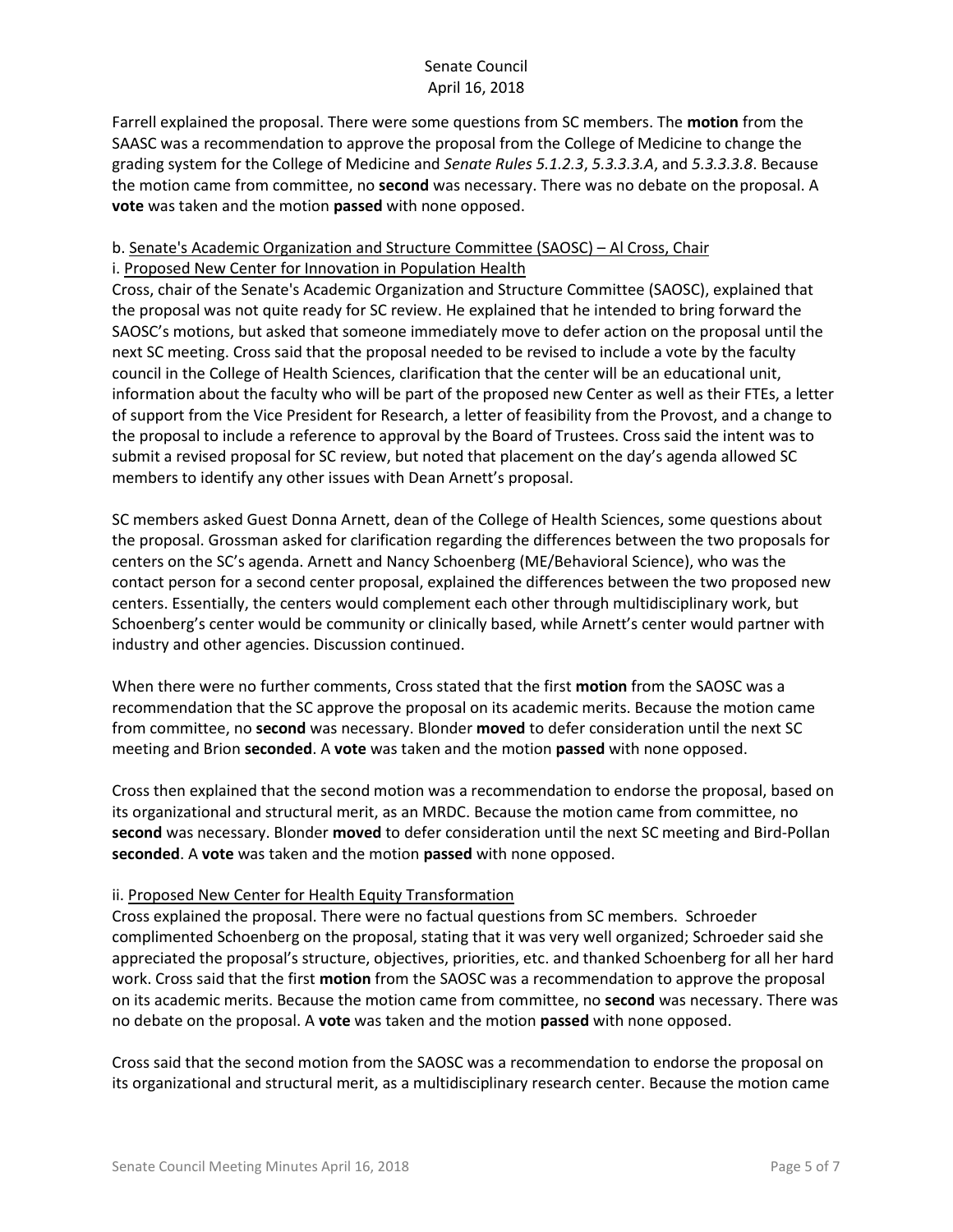from committee, no **second** was necessary. There was no debate on the proposal. A **vote** was taken and the motion **passed** with none opposed.

## iii. Proposed Transfer of Undergraduate Certificate in Universal Design from Undergraduate Education to School of Interiors (within the College of Design)

Cross explained the proposal. Guest Elaine Eisenbaum (Human Development Institute) was present and helped in answering a few questions of fact from SC members. Cross said that the **motion** from the SAOSC was a recommendation to endorse the proposal. Because the motion came from committee, no **second** was necessary. A **vote** was taken and the motion **passed** with none opposed.

## 5. Tentative Senate Agenda for April 23, 2018

SC members discussed the tentative Senate agenda for April 23. There were a number of changes discussed. There was extensive discussion surrounding the Chair's announcement that President Capilouto intended to speak for an hour, as well as the news that he intended to present changes to *Administrative Regulations 6:2* ("Policy and Procedures for Addressing and Resolving Allegations of Sexual Assault, Stalking, Dating Violence, and Domestic Violence") to senators. Some SC members expressed concern that the proposed changes would not be submitted to SC, first, for review.

SC members continued discussing the agenda, removing some of the officer and other reports, due to the many action items. Grossman suggested that the May 7 meeting might need to begin at 2 pm, in case any of the items from the April 23 agenda are not reviewed and are held over as "Old Business" for the May 7 Senate meeting. Schroeder indicated she would have well over 15 proposals for the May 7 Senate meeting; there was some discussion about the possibility of putting the USP proposals from the May 2017 Senate action on a web transmittal. SC members ultimately opted to decide about the USP proposals at the next SC meeting, when the proposals will be discussed and the Senate agenda will be reviewed and approved.

There was additional, extensive discussion regarding the appropriate steps for SC and Senate endorsement of *Administrative Regulations*.

Blonder **moved** to approve the tentative agenda as revised and Grossman **seconded**. A **vote** was taken and the motion **passed** with none opposed.

#### 6. Items from the Floor (Time Permitting)

The Chair noted that Joe McGillis, the current ombud, was interested in serving for another year. There were no objections from SC members. The Chair asked for a motion to support a second term for McGillis and Grossman **moved** accordingly. Brion **seconded**. A **vote** was taken and the motion **passed** with none opposed.

The meeting was adjourned at 5:12 pm.

Respectfully submitted by Katherine M. McCormick, Senate Council Chair

SC members present: Bird-Pollan, Blonder, Brion, Cross, Grossman, McCormick, Marr, Osterhage, Schroeder, Spear, and Tagavi.

Provost's liaison present: Turner.